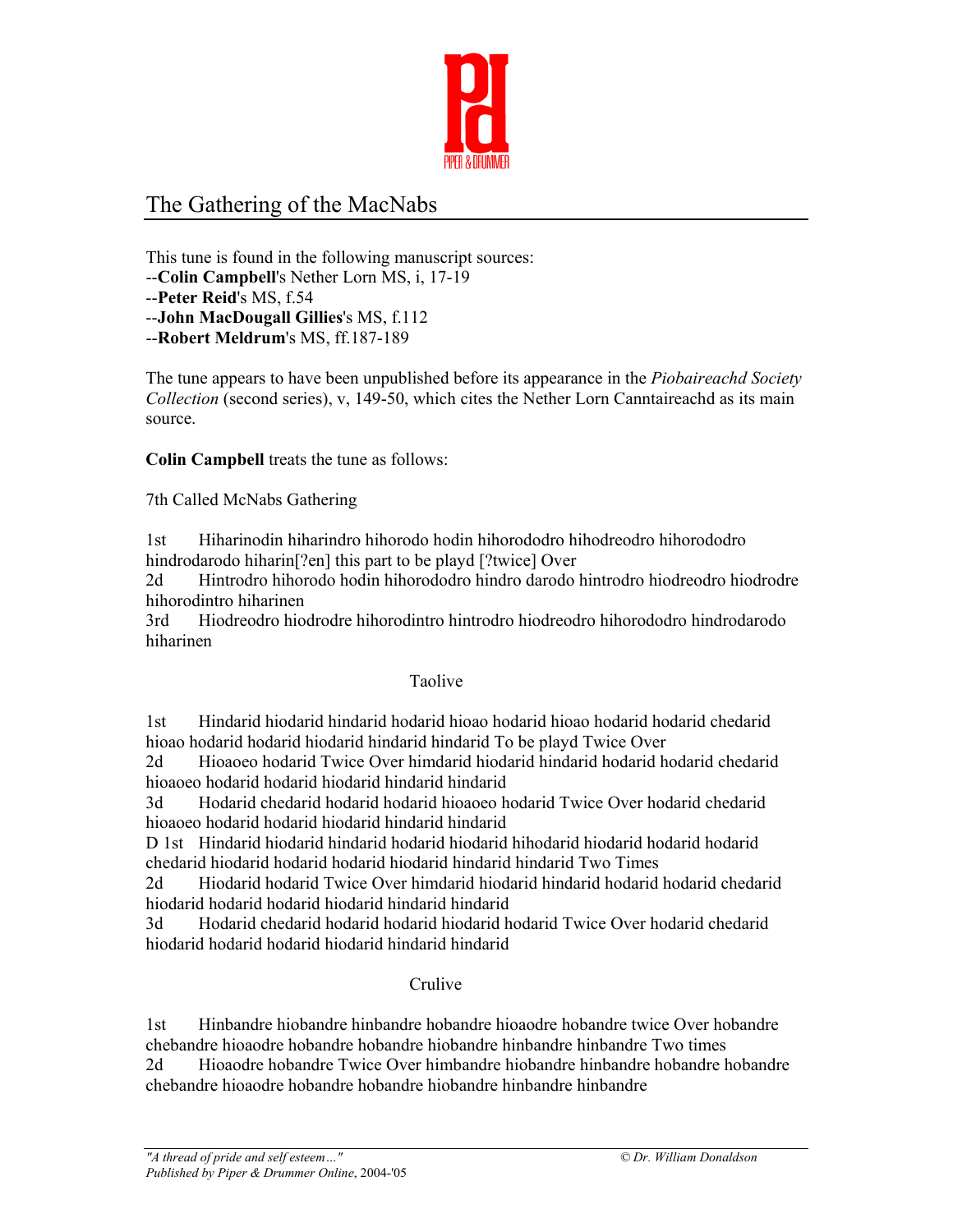

3d Hobandre chebandre hobandre hobandre hioaodre hobandre Twice Over hobandre chebandre hioaodre hobandre hobandre hiobandre hinbandre hinbandre

D 1st Hinbandre hiobandre hinbandre hobandre hiobandre hobandre hiobandre hobandre hobandre chebandre hiobandre hobandre hobandre hiobandre hinbandre hinbandre Two Times

2d Hiobandre hobandre Twice Over himbandre hiobandre hinbandre hobandre hobandre chebandre hiobandre hobandre hobandre hiobandre hinbandre hinbandre

3d Hobandre chebandre hobandre hobandre hiobandre hobandre Twice Over hobandre chebandre hiobandre hobandre hobandre hiobandre hinbandre hinbandre

#### Strulive

1st Hinbandre hiotrodre hinbandre hodrodre hiotrodre hodrodre hiotrodre hodrodre hodrodre chebandre hiotrodre hodrodre hodrodre hiotrodre hinbandre hinbandre 2d Hiotrodre hodrodre Twice Over himbandre hiotrodre hinbandre hodrodre hodrodre chebandre hiotrodre hodrodre hodrodre hiotrodre hinbandre hinbandre 3d Hodrodre chebandre hodrodre hodrodre hiotrodre hodrodre Twice Over hodrodre chebandre hiotrodre hodrodre hodrodre hiotrodre hinbandre hinbandre

In the Taolive above, *hioao* and *hioaoeo* seem clearly equivalent. Colin Campbell develops the tune as follows: ground; taorluath singling, doubling; crunluath singling, doubling; crunluath a mach.

This is a surging, tuneful piece, whose ground, as Peter Reid would also seem to indicate below, should be timed somewhat thus:



**Peter Reid** develops the tune as follows: ground, taorluath singling. There is no indication of further variations: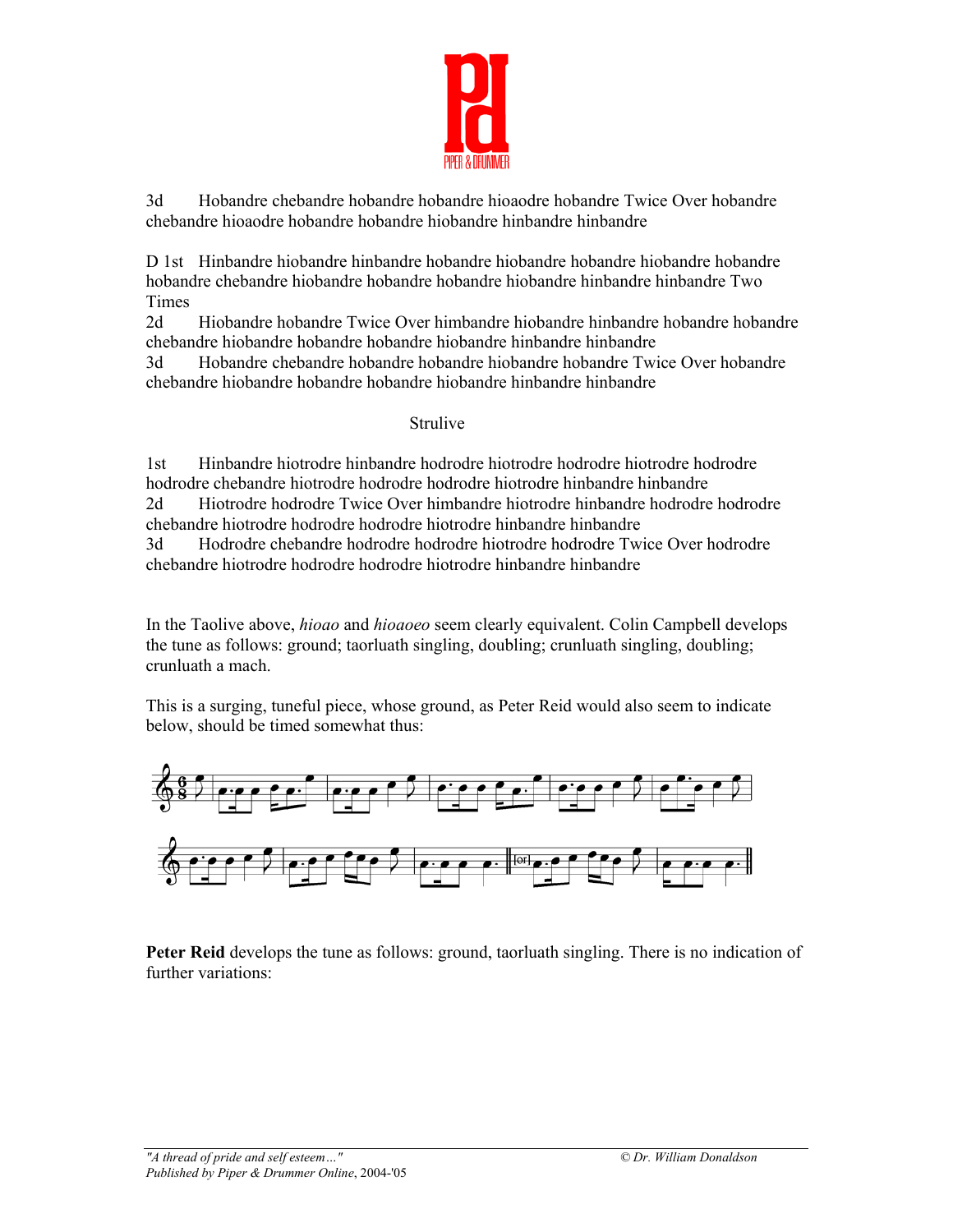



--**John MacDougall Gillies**'s score is a mere outline sketch and is not reproduced here.

--**Robert Meldrum**'s score does not add to existing interpretations and is not reproduced here.

## *Commentary:*

"MacNabs' Gathering is one of a group of cognate pieces which share very similar opening gestures: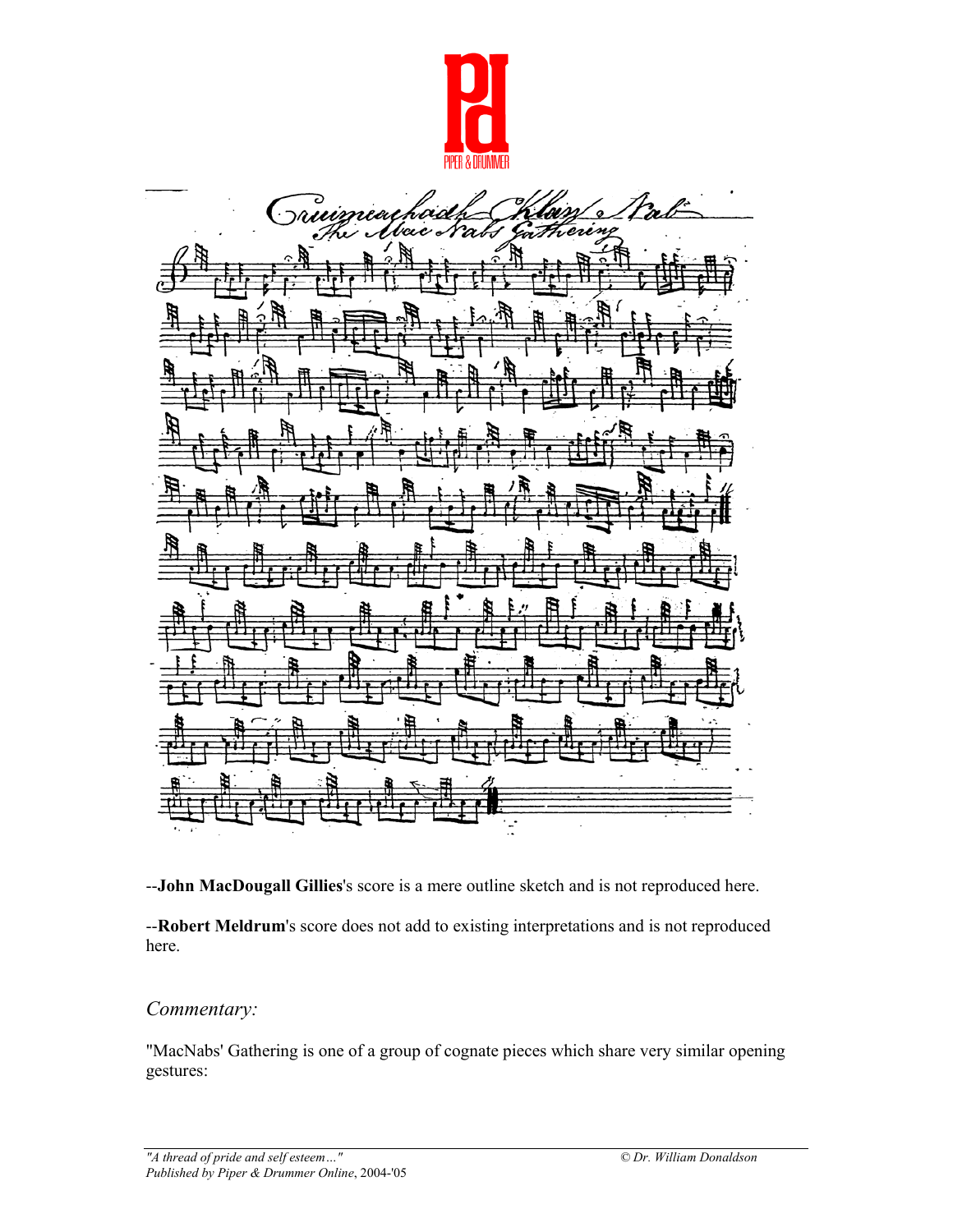

 Nether Lorn, Vol.1, '1st Called Kepper Eaggarich [The Unjust Incarceration] Hiharin hioen, hodrooen, himen hoen, hiotroenem...'



 Nether Lorn, Vol.1, '6th Called Spaddarich Bharoch [The Pride of Barra] Hiharinodin hiharindo, hiodrorodin hiham bantro...'



Nether Lorn, Vol.1, '9th Called Bhratich Bhan' [MacKay's White Banner] Hiharinodin hihodaro,do, hiharinodin hihodaro,do, himhinhodin hiodrodin tro...'



Nameless (based on Angus Mackay's MSS) 'Hiharinodin hiharindro, hiharinodin hiharindro, hiemdanodin hiharindro...'